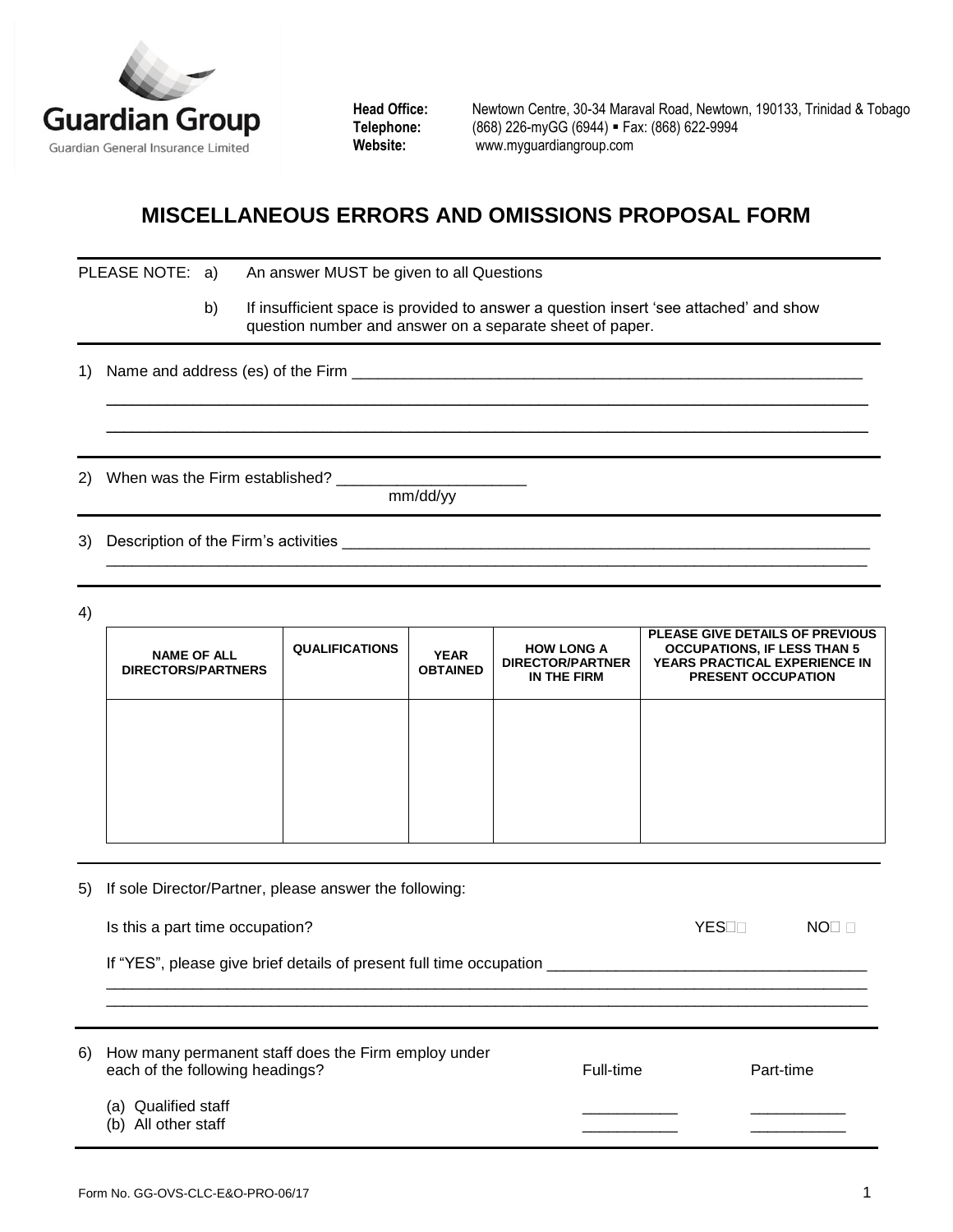7) If cover is required for any Partner's Liability prior to joining the Firm, please complete the following:

|    | <b>PARTNER'S NAME</b>                                                                                                                                                                                                                                            | <b>NAME OF PREVIOUS FIRM</b> | DATE OF JOINING THE FIRM |                   |
|----|------------------------------------------------------------------------------------------------------------------------------------------------------------------------------------------------------------------------------------------------------------------|------------------------------|--------------------------|-------------------|
|    |                                                                                                                                                                                                                                                                  |                              |                          |                   |
| 8) | Does the Firm undertake any structural surveys?                                                                                                                                                                                                                  |                              | YESOO                    | $NO \square$      |
| 9) | Does the Firm undertake work outside Trinidad and Tobago or<br>work for clients outside Trinidad and Tobago?<br>If "YES", please give details, including proportion of fees from                                                                                 |                              | YES⊟⊟                    | NO <sub>II</sub>  |
|    | 10) Are any major changes planned or expected in the Firm's activities<br>within the next two years?                                                                                                                                                             |                              | YESOO                    | $NO\square$       |
|    | 11) Does the Firm use a standard form of contract, agreement<br>or letter of appointment?                                                                                                                                                                        |                              | YESOO                    | $NO\square$       |
|    | If "YES", please enclose copies<br>12) Does the Firm issue any Brochure, Leaflets, Books etc.<br>describing the Firm's services or offering any services or facilities?                                                                                          |                              | YESON                    | NO <sub>I</sub> n |
|    | If "YES", please enclose copies                                                                                                                                                                                                                                  |                              |                          |                   |
|    | 13) Is any work outsourced to sub-contractors?<br>If "YES", please give details including:                                                                                                                                                                       |                              | YESOO                    | $NO\square$       |
|    | a)<br>Does the Firm require sub-contractors to carry insurance?<br>If "YES", for what limits?<br>What percentage of the Firm's fees is paid to sub-contractors?<br>b)                                                                                            |                              | YESOO                    | $NO\square$       |
|    | 14) Please give the amount of gross income/fees from the following:<br>Last financial year<br>a)<br>Previous financial year<br>b)<br>Current financial year (estimate)<br>c)<br>Date of financial year end<br>d)<br>Largest annual fee from any one client<br>e) |                              |                          |                   |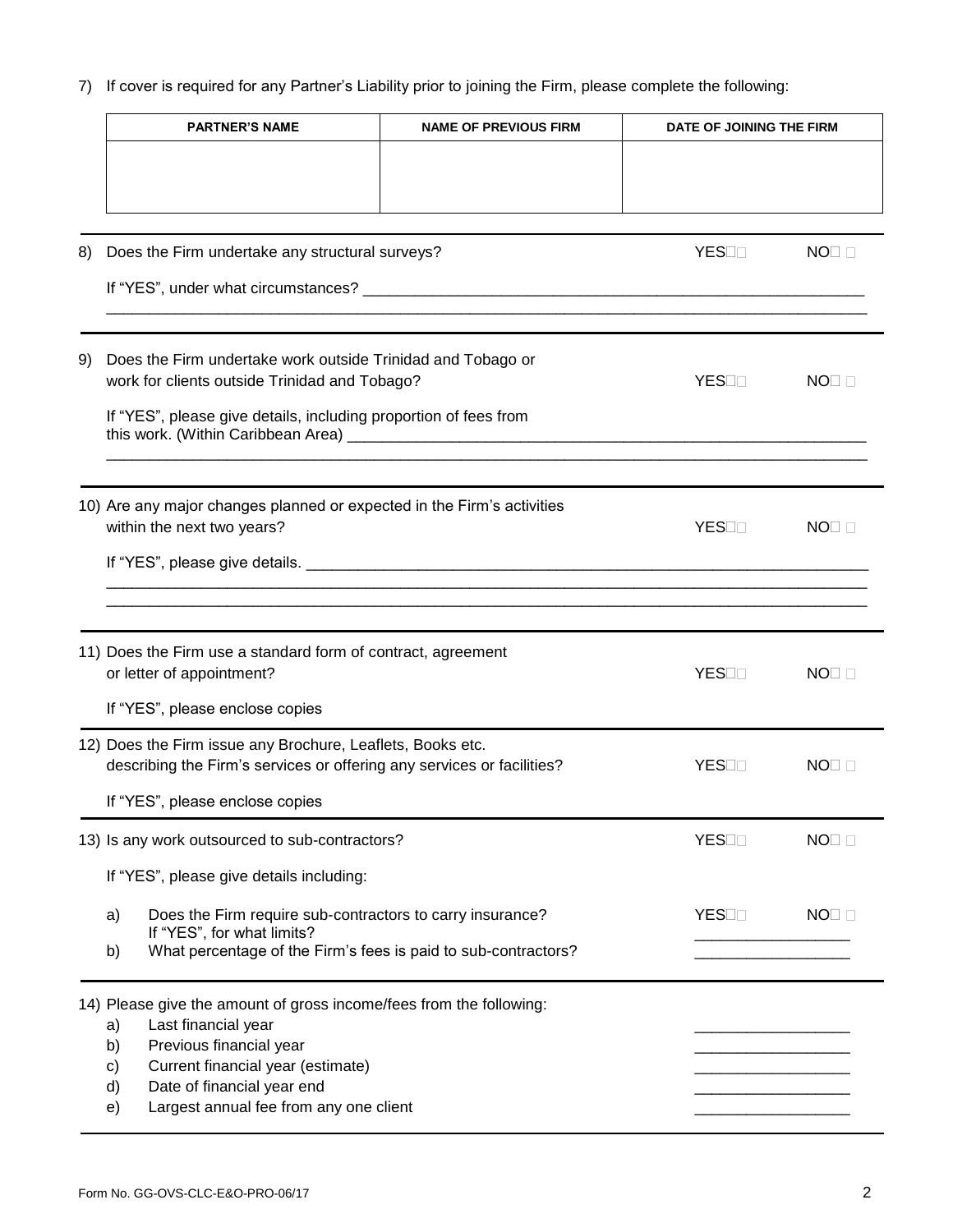15) Has any insurer in respect of the risks to which this Proposal relates and in relation to the Proposer/Firm and/or any of its present or past Partners, Directors or Principals or on behalf of any predecessor to the Proposer/Firm ever:

| a) | declined a Proposal?           | YFS⊟  | NO <sub>I</sub> n |
|----|--------------------------------|-------|-------------------|
|    | c) imposed special conditions? | YES⊟  | NO <sub>I</sub> n |
| d) | refused renewal?               | YES⊟  | NO <sub>I</sub> n |
| e) | terminated an insurance?       | YES⊟⊺ | NOT               |
| f) | required an increased premium? | YES⊟  | NOT               |
|    |                                |       |                   |

\_\_\_\_\_\_\_\_\_\_\_\_\_\_\_\_\_\_\_\_\_\_\_\_\_\_\_\_\_\_\_\_\_\_\_\_\_\_\_\_\_\_\_\_\_\_\_\_\_\_\_\_\_\_\_\_\_\_\_\_\_\_\_\_\_\_\_\_\_\_\_\_\_\_\_\_\_\_\_\_\_\_\_\_\_\_\_\_

\_\_\_\_\_\_\_\_\_\_\_\_\_\_\_\_\_\_\_\_\_\_\_\_\_\_\_\_\_\_\_\_\_\_\_\_\_\_\_\_\_\_\_\_\_\_\_\_\_\_\_\_\_\_\_\_\_\_\_\_\_\_\_\_\_\_\_\_\_\_\_\_\_\_\_\_\_\_\_\_\_\_\_\_\_\_\_\_

If "YES" to any of the above, please give full particulars

| a) | the Firm                                                                | YES⊟ ⊟ | NOT |
|----|-------------------------------------------------------------------------|--------|-----|
| b) | its predecessors in business□                                           | YES⊟ ⊟ | NO⊡ |
| C) | its present or past Directors and/or Partners (whether insured or not)? | YES⊟ ⊟ | NOT |

\_\_\_\_\_\_\_\_\_\_\_\_\_\_\_\_\_\_\_\_\_\_\_\_\_\_\_\_\_\_\_\_\_\_\_\_\_\_\_\_\_\_\_\_\_\_\_\_\_\_\_\_\_\_\_\_\_\_\_\_\_\_\_\_\_\_\_

including the amount involved

## **We must remind you that it is imperative to answer this question correctly. FAILURE TO DO SO COULD VERY WELL PREJUDICE YOUR RIGHTS, if subsequently a claim should arise.**

| 19) a) | Is the Firm or any of the Directors/Partners connected<br>or associated (financially or otherwise) with any other<br>Firm, Company or Organization?<br>If "YES", please give full details | YES <sub>I</sub>   | NO <sub>I</sub> n |
|--------|-------------------------------------------------------------------------------------------------------------------------------------------------------------------------------------------|--------------------|-------------------|
|        |                                                                                                                                                                                           |                    |                   |
|        |                                                                                                                                                                                           |                    |                   |
|        | 18) What is the limit of indemnity required?                                                                                                                                              |                    |                   |
|        |                                                                                                                                                                                           |                    |                   |
|        | If "YES" to any of the above, please give details _______                                                                                                                                 |                    |                   |
| C)     | any of its present or past Directors and/or Partners?                                                                                                                                     | YES <sub>I</sub>   | $NO \Box$         |
| b)     | its predecessors in business                                                                                                                                                              | YES <sub>I</sub> n | $NOT \Box$        |
| a)     | the Firm                                                                                                                                                                                  | YES <sub>I</sub> n | $NOT \Box$        |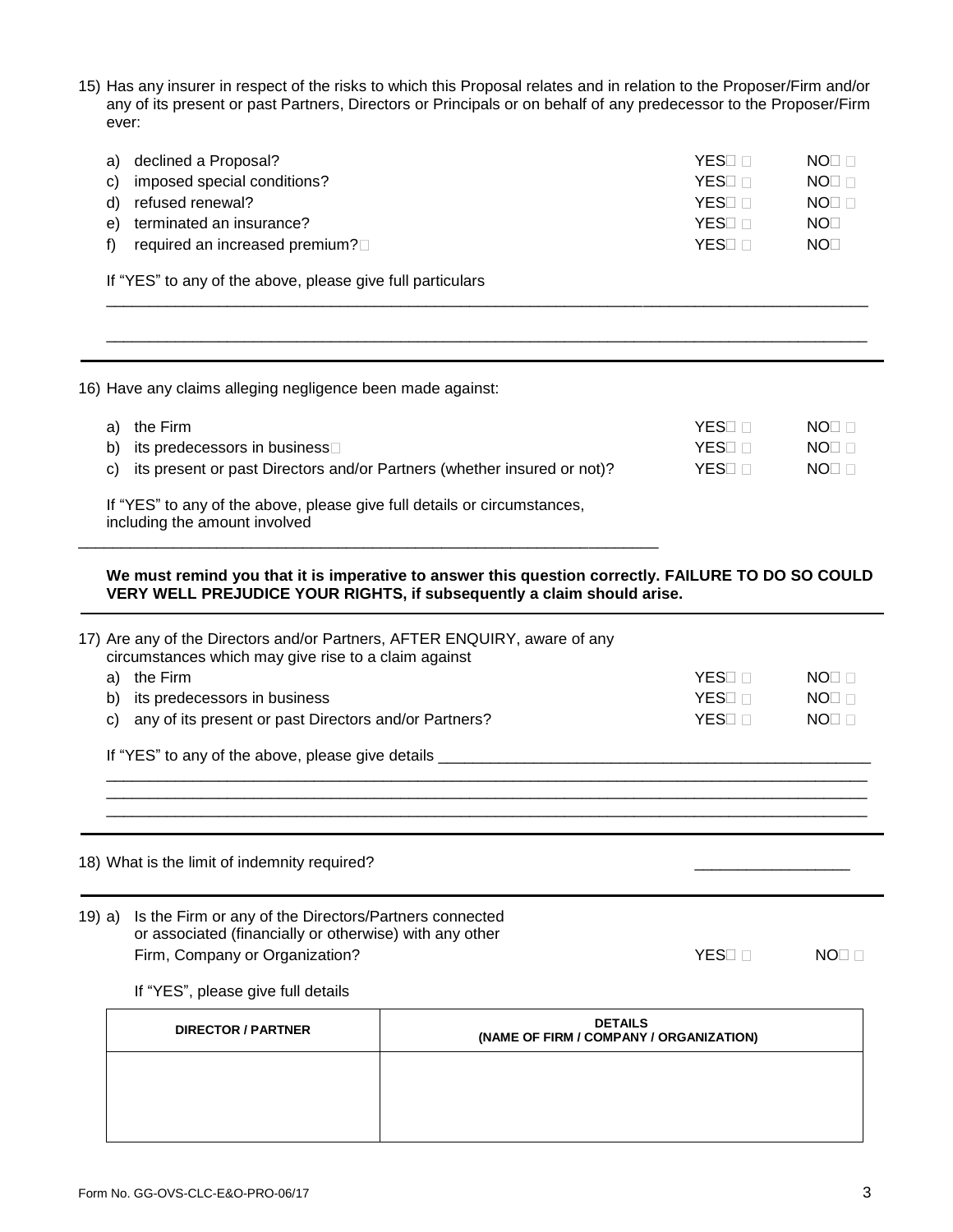| b) | Is such other Company, Firm or Organization associated with<br>any process of manufacture, construction, erection or installation,<br>or any form of contracting or supply?                   | <b>YES</b>         | $NOT \Box$        |
|----|-----------------------------------------------------------------------------------------------------------------------------------------------------------------------------------------------|--------------------|-------------------|
|    |                                                                                                                                                                                               |                    |                   |
|    | 20) Is the Firm represented in any way in the USA or its territories<br>and possessions, or in Canada?                                                                                        | YES⊟ ⊟             | NO <sub>I</sub> n |
|    | If "YES", please explain how (e.g. by subsidiary company,<br>local office, local representative or by any other person of concern<br>with the power of attorney to act on behalf of the Firm) |                    |                   |
|    | 21) Does the Firm undertake any contract which also involves<br>its sub-contractors in:                                                                                                       |                    |                   |
| a) | Manufacture, construction, erection or installation?                                                                                                                                          | YES <sub>D</sub>   | NO <sub>I</sub>   |
|    | If "YES", please state what proportion of the fees<br>declared relates to such contract.                                                                                                      |                    |                   |
| b) | The supply of materials, plant, goods or equipment?<br>If "YES", please give details.                                                                                                         | YES <sub>I</sub> n | NO <sub>I</sub>   |
|    |                                                                                                                                                                                               |                    |                   |

22) Please indicate your five (5) largest clients for survey/valuations in the last three (3) years:

| <b>NAME</b> | <b>OVERALL</b><br><b>BUSINESS %</b> | <b>NAME</b> | <b>OVERALL</b><br><b>BUSINESS %</b> |
|-------------|-------------------------------------|-------------|-------------------------------------|
|             |                                     |             |                                     |
|             |                                     |             |                                     |
|             |                                     |             |                                     |
|             |                                     |             |                                     |

23) What, if any, internal Quality Assurance Standards are in current practice to confirm/support the accuracy of any valuation or survey?

\_\_\_\_\_\_\_\_\_\_\_\_\_\_\_\_\_\_\_\_\_\_\_\_\_\_\_\_\_\_\_\_\_\_\_\_\_\_\_\_\_\_\_\_\_\_\_\_\_\_\_\_\_\_\_\_\_\_\_\_\_\_\_\_\_\_\_\_\_\_\_\_\_\_\_\_\_\_\_\_\_\_\_\_\_\_ \_\_\_\_\_\_\_\_\_\_\_\_\_\_\_\_\_\_\_\_\_\_\_\_\_\_\_\_\_\_\_\_\_\_\_\_\_\_\_\_\_\_\_\_\_\_\_\_\_\_\_\_\_\_\_\_\_\_\_\_\_\_\_\_\_\_\_\_\_\_\_\_\_\_\_\_\_\_\_\_\_\_\_\_\_\_

\_\_\_\_\_\_\_\_\_\_\_\_\_\_\_\_\_\_\_\_\_\_\_\_\_\_\_\_\_\_\_\_\_\_\_\_\_\_\_\_\_\_\_\_\_\_\_\_\_\_\_\_\_\_\_\_\_\_\_\_\_\_\_\_\_\_\_\_\_\_\_\_\_\_\_\_\_\_\_\_\_\_\_\_\_\_ \_\_\_\_\_\_\_\_\_\_\_\_\_\_\_\_\_\_\_\_\_\_\_\_\_\_\_\_\_\_\_\_\_\_\_\_\_\_\_\_\_\_\_\_\_\_\_\_\_\_\_\_\_\_\_\_\_\_\_\_\_\_\_\_\_\_\_\_\_\_\_\_\_\_\_\_\_\_\_\_\_\_\_\_\_\_

Please advise nature and period of use.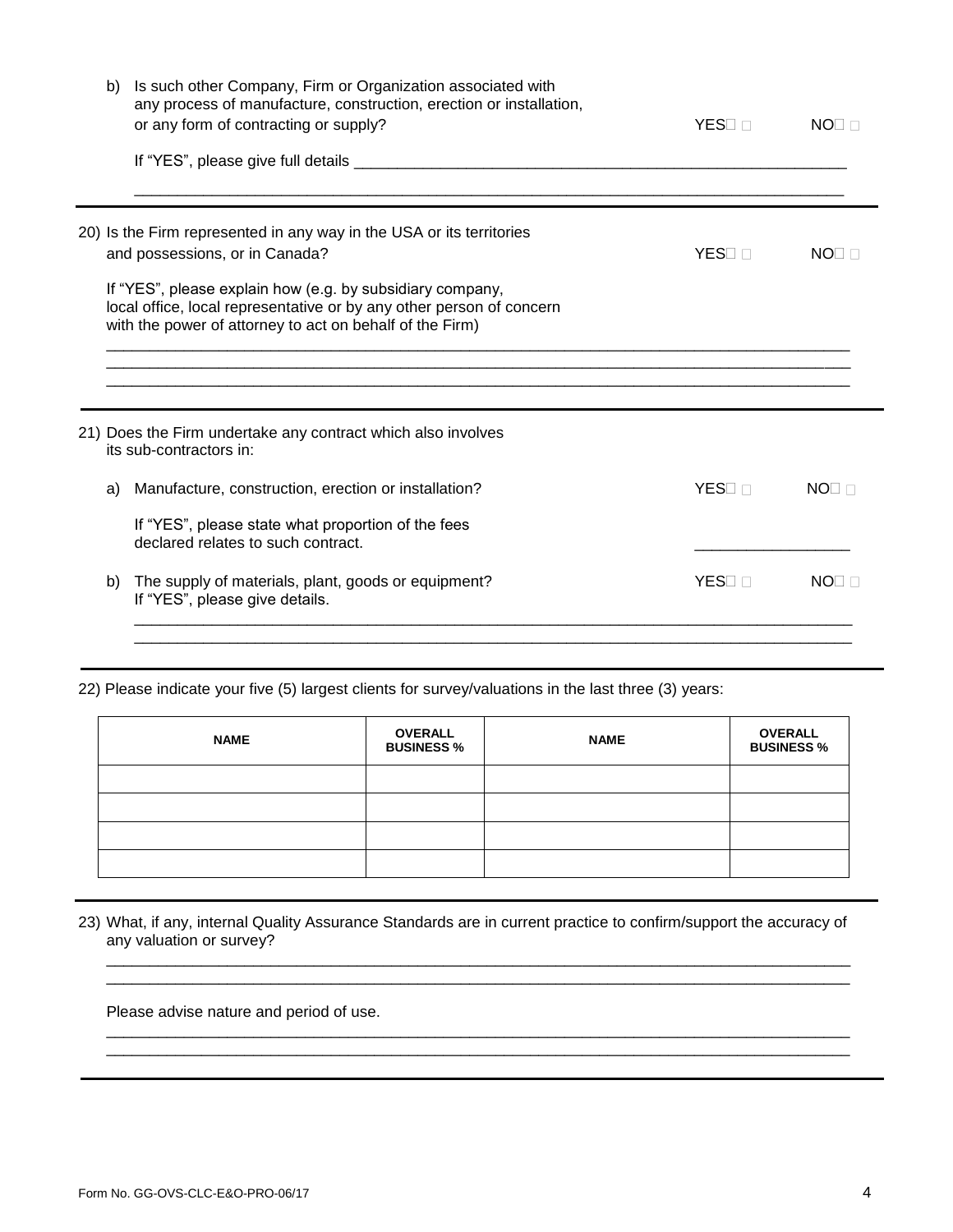|                | 24) Is it the Firm's practice to always re-inspect for re-valuations or<br>assignments of existing surveys?                                                   | YES <sub>II</sub> | $NO \Box$       |
|----------------|---------------------------------------------------------------------------------------------------------------------------------------------------------------|-------------------|-----------------|
|                | If "YES", what is the maximum period for which the Firm<br>deems valuations/surveys to be current before such<br>re-inspections are required? Please specify. |                   |                 |
|                |                                                                                                                                                               |                   |                 |
|                | 25) Does the Firm have any other Professional Indemnity Insurance<br>in force?                                                                                | YES <sub>II</sub> | $NO\square$     |
|                | If "YES", what is:                                                                                                                                            |                   |                 |
| a)<br>b)<br>C) | The name of the Insurer?<br>The limit of indemnity?<br>the policy renewal date?                                                                               |                   |                 |
|                | 26) Is cover required for any of the following extensions?                                                                                                    |                   |                 |
| a)             | Loss of documents                                                                                                                                             | YES <sub>I</sub>  | NO <sub>1</sub> |
| b)             | Libel and Slander                                                                                                                                             | YES <sub>II</sub> | $NO\square$     |
|                | 27) Use this space to provide additional information as applicable                                                                                            |                   |                 |
|                |                                                                                                                                                               |                   |                 |
|                |                                                                                                                                                               |                   |                 |
|                |                                                                                                                                                               |                   |                 |
|                |                                                                                                                                                               |                   |                 |